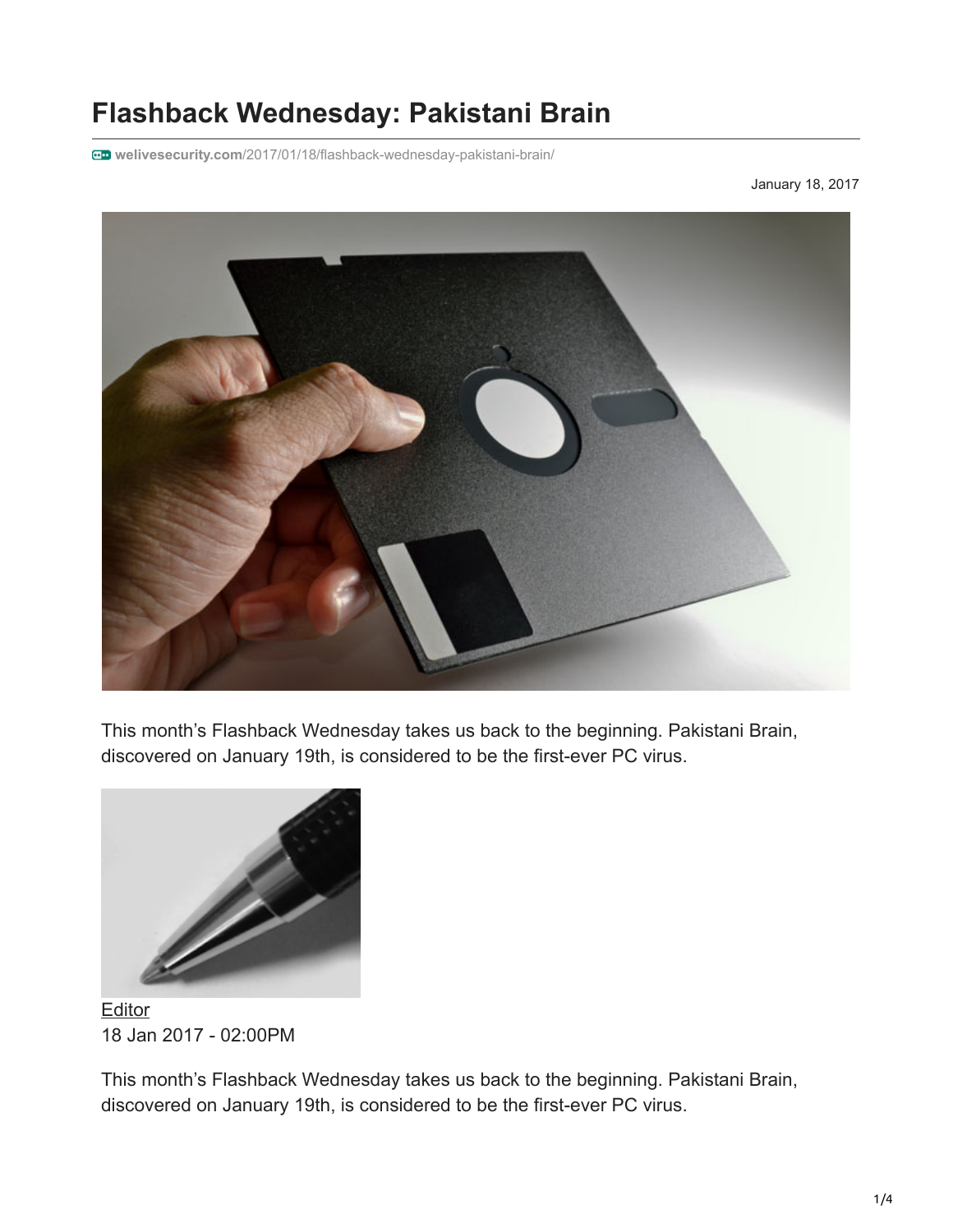In the early 1980s, with computer technology in its relative infancy and worldwide internet access a distant dream, the idea that computers sitting benign and beige on work desks could become infected with a virus was still, by and large, the stuff of science fiction.

Whilst there had been early versions of what we'd now term a virus, for example, Elk Cloner, written for Apple in 1981, they weren't the kind of malicious constructs with which we are now all-too-familiar.

It was against this background that users who had purchased software developed by a Pakistan-based company innocently inserted now archaic floppy disks containing medical software into their PCs, but found they had installed more than they bargained for. And what happened on January 19th, 1986, changed the world of computing forever.

#### **A new attack**

The software, which quietly installed itself onto diskettes, was developed by two brothers Basit and Amjad Farooq Alvi from Lahore (while this is accepted wisdom, other experts have questioned this). This boot sector virus is generally now regarded as [the first PC virus,](http://news.bbc.co.uk/1/hi/technology/4630910.stm) named Brain after the company the brothers ran (and indeed still run).

# **Motivation**

But what made these software developers want to create something like this? Surprisingly, it was protection rather than attack that was foremost on their mind when developing the program (although, as some researchers argue, it doesn't really act as a software protection scheme).

Worried that their software was being unfairly/immorally copied, they wrote a program that they hoped would secure their software. Ironically, in trying to protect themselves – as the brothers claim – they unwittingly attacked the PCs of others. Again, it's important to note that this is the story put forward by the Alvi brothers – it could easily have been retaliatory, to punish software pirates.

# **Experimentation**

Speaking in a [documentary](https://www.youtube.com/watch?v=WwKN6iDR_LM) in 2011, Amjad Farooq Alvi explained that the idea also came about due to intellectual curiosity. "We were experimenting with a few things. One thing was whether in DOS we can have multitasking," he said.

They were also interested in exploring the security of the then-new operating system. "The DOS was something new and when we explored the security issues of DOS [we] realized it was possible [to infiltrate] it with a piece of code."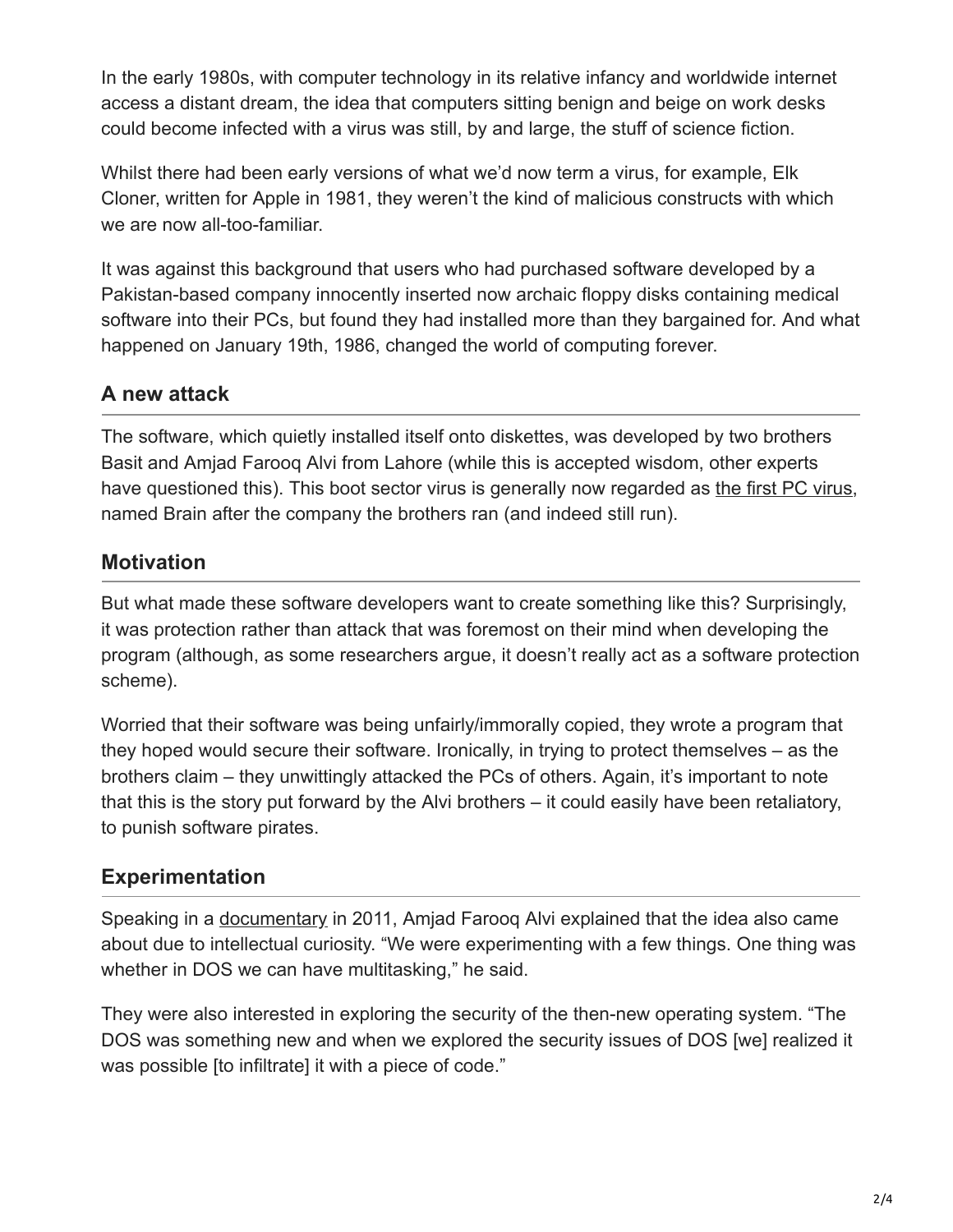Finally, the brothers were interested in seeing how widely their software was being used. "[We wanted] to find out how the floppies and how the programs and software move around," explained Alvi. "We [could] see and watch whether it's going to spread around the world or remain within a certain group of people."

#### **A runaway success**

Unfortunately, the software written by the brothers ended up being rather too successful. The virus spread – to other floppies – and many users, worried by the message that popped up on their screens, contacted the brothers – they had, after all, included their contact details in the display message.

# **Influential**

Like many clever concepts, the ideas behind the software were eagerly gobbled up by those looking to enhance – and show off – their computing skills. Copycat viruses were developed, but initially, these were not intended to be malicious.

It would not be until the turn of the 21st century that the criminalization of malware really began to take shape (here's an [interesting paper from 2012](http://www.welivesecurity.com/media_files/white-papers/EsetWP-20YearsBeforeTheMouse.pdf), by ESET's Aryeh Goretsky, that looks back at the early days of computer viruses and contextualizes them with today's threats).

# **Inevitable**

With the concept of a computer virus proposed as early as the 1940s, it is likely that without Brain and its predecessors, viruses would have sprung forth regardless, from a different [source. So whilst the infiltration of DOS was big news in many ways, the virus was simply a](http://www.welivesecurity.com/2014/10/17/infographic-brief-history-of-malware/) step in an inevitable process.

# **A new world**

Computer viruses as we know them today flourish via the internet, which enabled viruses to spread more subtly without the insertion of a disk or other external devices. But back in the 1980s, Brain gave us a glimpse into a world full of possibilities, both exciting and rather more sinister.

18 Jan 2017 - 02:00PM

*Sign up to receive an email update whenever a new article is published in our [Ukraine Crisis – Digital Security Resource Center](https://www.welivesecurity.com/category/ukraine-crisis-digital-security-resource-center/)*